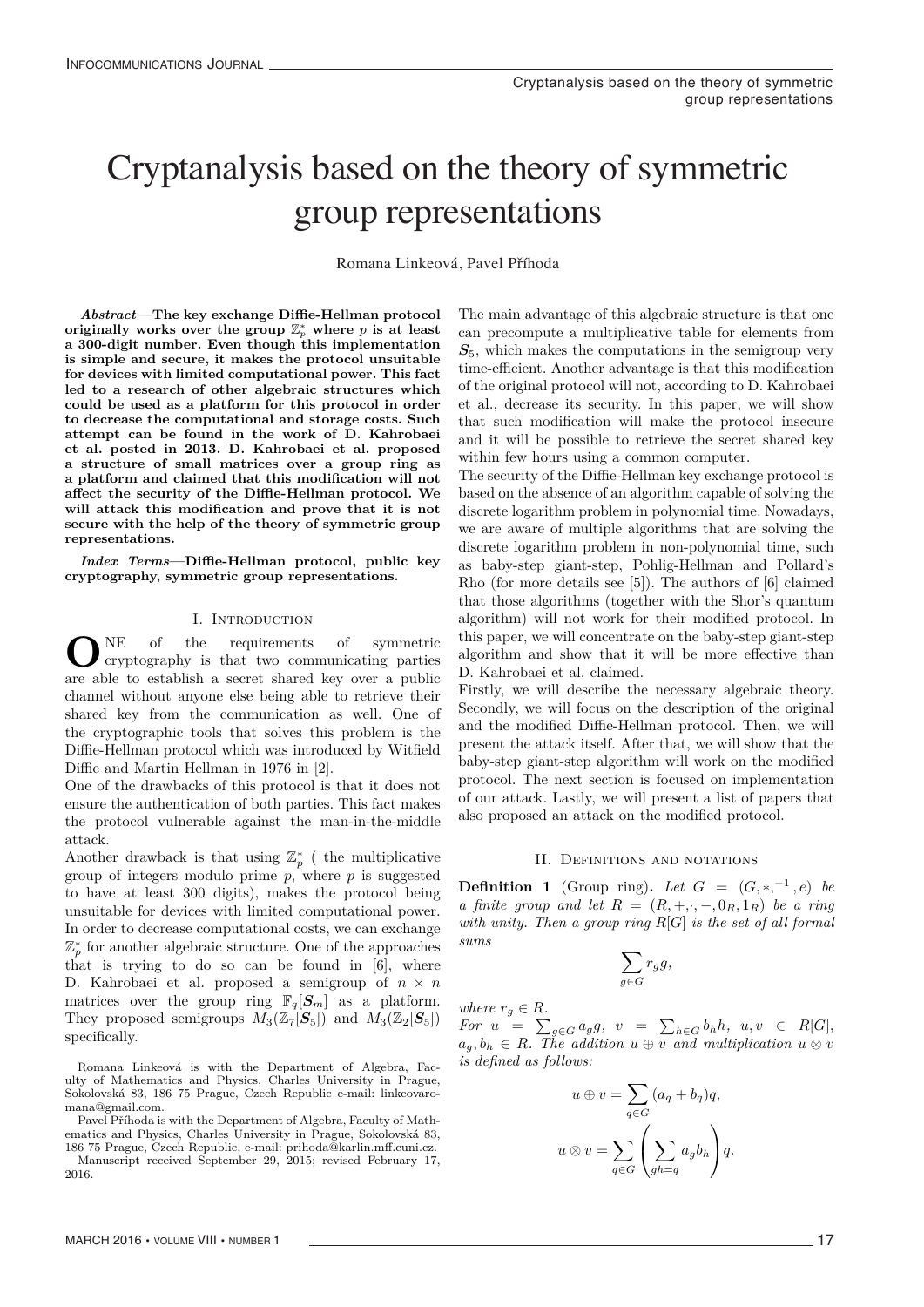Cryptanalysis based on the theory of symmetric group representations

**Definition 2** (Period)**.** *Let M be a square matrix. The least*  $k \in \mathbb{N}$  *such that*  $M^i = M^{i+k}$ *, for some*  $i \in \mathbb{N}$  *is called the period of M.*

**Definition 3** (Pre-period)**.** *Let M be a square matrix. The least*  $r \in \mathbb{N}$  *such that there exists*  $k \in \mathbb{N}$  *that*  $\forall i \geq r$ *,*  $M^{k+i} = M^i$  *is called the pre-period of M.* 

**Definition 4** (Representation)**.** *a representation of a group G of degree n is a homomorphism*  $\varphi: G \to GL(n,T); \varphi(g) = \varphi_g$  *for*  $g \in G$ *.* 

**Definition 5** (Equivalent representations)**.** *Two representations*  $\varphi$  :  $G \to GL(n,T)$  *and*  $\psi$  :  $G \to GL(m,T)$ *are equivalent if*  $m = n$  *and if*  $F \in GL(n,T)$  *such that*  $\psi_q = F \varphi_q F^{-1}, \ \forall g \in G \ \text{exists}.$ 

**Definition 6** (*ϕ*-invariant subspace)**.** *For a representation*  $\varphi: G \to GL(n,T)$  *a subspace*  $S \leq T^n$  *is*  $\varphi$ *-invariant if*  $\varphi_a s \in S$ ,  $\forall g \in G$ ,  $s \in S$ .

**Definition 7** (Irreducible representation)**.** *a representation*  $\varphi$  :  $G \rightarrow GL(n,T)$  *is irreducible if and only if*  $\varphi$ -invariant subspaces of  $T^n$  are  $\{0\}$  and  $T^n$ .

**Definition 8** (Partition of number *n*). Let  $n \in \mathbb{N}$ , then *the partition*  $\lambda$  *of number n is defined as a non-increasing sequence of m positive integers*  $\lambda = (\lambda_1, \dots, \lambda_m)$  *such that*  $\lambda_1 + \ldots + \lambda_m = n$ *. We denote*  $\lambda \vdash n$ *.* 

**Theorem 1.** *For*  $n \in \mathbb{N}$  *and a field*  $T$  *of characteristics*  $\theta$ *or p*, where *p is a prime and*  $p > n$ *:* 

- *each*  $\lambda \vdash n$  *gives representation*  $\varphi^{\lambda}: S_n \to GL(n_{\lambda}, T)$ *(for more details see [3, Theorem 4.12]),*
- $\varphi^{\lambda}$  *is irreducible representation for all*  $\lambda \vdash n$ ,
- $\lambda \vdash n, \eta \vdash n, \eta \neq \lambda$ , then  $\varphi^{\lambda}$  and  $\varphi^{\eta}$  are not *equivalent,*
- *each irreducible representation of S<sup>n</sup> over T is equivalent to some representation*  $\varphi^{\lambda}$ *,*
- $TS_n \simeq \prod_{\lambda \vdash n}$  $M_{n_{\lambda}}(T)$ .

#### III. Diffie-Hellman protocol

#### *A. Discrete logarithm*

Let  $G = \langle g \rangle$  be a finite cyclic group of order *n*. Then for all elements  $b \in G$  exists one and only one x in interval  $(0, \ldots, n-1)$  such that  $b = g^x$ . The number *x* is called the *discrete logarithm* of element *b* in *G*. The task to compute *x* when *G, g* and *b* are given is called the *discrete logarithm problem*. We are not aware of any general method that could solve the discrete logarithm problem on a common computer in sub-exponential time.

#### *B. Original Diffie-Hellman protocol*

The requirement that two parties should be able to construct a secret shared key over a public channel resulted in the introduction of the Diffie-Hellman protocol in 1976. This protocol describes an exchange between two parties A and B leading to establishment of a secret shared key. Only A and B possess the key and it can not be retrieved by anyone who is listening to their conversation. The security

of this protocol is based on the difficulty of the discrete logarithm problem.

The protocol works as follows:

- A and B decide on a finite cyclic group *G* and its generating element *g*,
- A picks a secret number  $a \in (0, \ldots, |G|-1)$  and sends  $u = g^a$  to B,
- B picks a secret number  $b \in (0, \ldots, |G|-1)$  and sends  $v = g^b$  to A,
- A computes  $v^a = (g^b)^a = g^{ab}$ ,
- B computes  $u^a = (g^a)^b = g^{ba}$ ,
- both A and B are in possession of the secret shared key *gab*.

Both A and B are using the algorithm *square and multiply* when computing  $g^a$ ,  $g^b$  and  $g^{ab}$ .

An eavesdropper E, who is trying to retrieve the secret shared key  $g^{ab}$  from the knowledge of *G*, *g*,  $g^a$ ,  $g^b$ ,  $g^{ab}$ , is trying to solve the so called *Diffie-Hellman problem*.

The simplest and original implementation of the Diffie-Hellman protocol uses the class of groups Z<sup>∗</sup> *<sup>p</sup>* as a platform. Working over groups from this class is convenient since we can easily calculate powers of its elements. Moreover, no fast algorithm that could solve the discrete logarithm problem in those groups is known. Nowadays, the protocol is considered secure, if *p* is at least a 300-digit number and *a* and *b* are at least 100-digit numbers. Unfortunately, these sizes of the parameters do not make this protocol suitable for devices with limited computational power. D. Kahrobaei et al. proposed a semigroup of small matrices as a platform for the protocol. Multiplication is fast in this structure hence the protocol is not that time consuming.

#### *C. Modified Diffie-Hellman protocol*

The structure proposed to work with is a semigroup of small matrices over the group ring  $\mathbb{Z}_p$  [ $S_m$ ] where  $\mathbb{Z}_p$  is the ring of integers modulo  $p$  and  $S_m$  is the symmetric group of order *m*!. Parameters proposed in [6] are  $3 \times 3$  matrices over  $\mathbb{Z}_7 [S_5]$  or over  $\mathbb{Z}_2 [S_5]$ .

The main advantage of this structure is that we can precompute a multiplicative table for elements from  $S_5$ ; hence multiplying two elements from  $\mathbb{Z}_p[S_5]$  requires only multiplying elements from  $\mathbb{Z}_p$  and searching in the multiplicative table.

The modified protocol works in the case  $M_3(\mathbb{Z}_7[\mathbf{S}_5])$  as follows:

- A and B decides on a matrix  $M \in M_3(\mathbb{Z}_7[\mathbf{S}_5]),$
- A picks a secret number  $a \in \mathbb{N}$  and sends  $M^a$  to B,
- B picks a secret number  $b \in \mathbb{N}$  and sends  $M^b$  to A,
- A computes  $(M^b)^a = M^{ba}$ ,
- B computes  $(M^a)^b = M^{ab}$ ,
- both A and B are in possession of the secret shared key *Mab*.

It is important to note that *M* has to be chosen properly, i.e. that it has period larger than  $10^{10}$ . Otherwise the attacker E could retrieve the secret shared key *Mab* by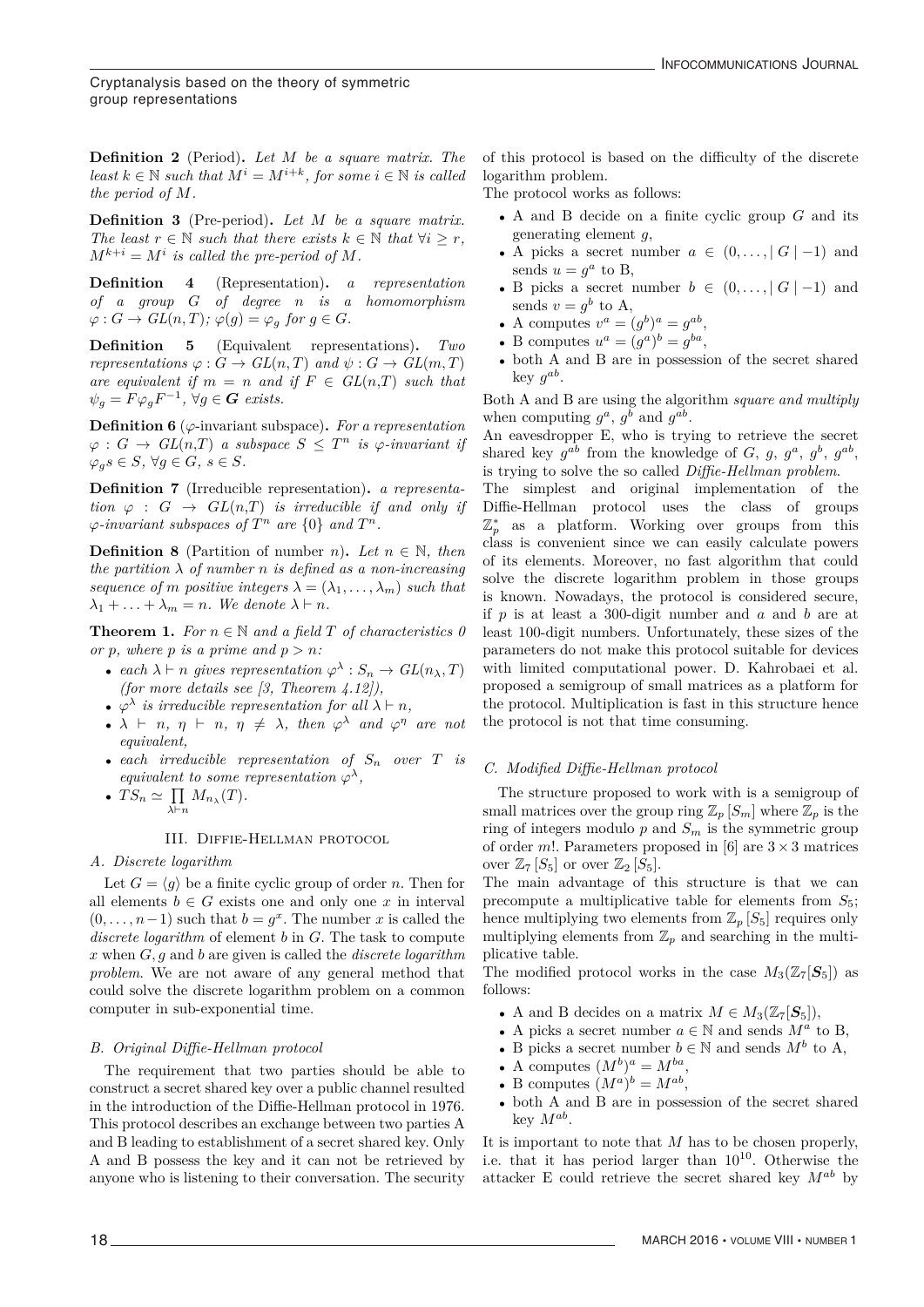means of exhaustive search. The method to construct a suitable matrix  $M \in M_3(\mathbb{Z}_7[\mathbf{S}_5])$  can be found in [6].

#### IV. ATTACK

The goal of our method is to retrieve the secret shared key  $M^{ab}$  with only the knowledge of  $M_n(\mathbb{F}_q[\mathcal{S}_m])$ ,  $M, M^a$ and *M<sup>b</sup>*. To do so, we do not have to find both *a* and *b*. We can find *a'* such that  $M^{a'} = M^a$ . Then, the secret shared key will be  $(M^{a'})^b = (M^a)^b = M^{ab}$ . Let us denote  $N = M^a$ .

The core idea of our method is that we used the representation theory of symmetric groups, which allows us to reduce the work an attacker has to do. We know that in order to break the Diffie-Hellman problem in  $M_n(\mathbb{Z}_p[\mathbf{S}_m])$  we would have to solve the discrete logarithm problem in this semigroup in a reasonable amount of time. Since the order of  $M_3(\mathbb{Z}_7[\mathbf{S}_5])$  is approximately  $10^{913}$ , we see it is not possible. However, the representation theory of the symmetric groups allows us to transform the problem onto a structure in which we are able to calculate the discrete logarithms in feasible time.

Firstly, we will describe our method for the case of  $M_3(\mathbb{Z}_7[\mathbf{S}_5])$ . Secondly, we will introduce the approach that solved the challenge given in [6] when using  $M_3(\mathbb{Z}_2[\mathbf{S}_5])$  as a platform.

*A.* Case  $M_3(\mathbb{Z}_7[\mathbf{S}_5])$ 

The characteristics of  $\mathbb{Z}_7$  does not divide the order of  $S_5$ , so the theory of symmetric group representations gives us 7 irreducible representations  $\varphi_i, i \in \{1, \ldots, 7\},$  i.e. homomorphisms

$$
\varphi_i: \mathbf{S}_5 \to \mathrm{GL}(d_i,\mathbb{Z}_7),
$$

where  $d_i \in \{1, 4, 5, 6, 5, 4, 1\}.$ 

We can extend the homomorphisms in two steps as follows:

$$
\varphi_i':\mathbb{Z}_7[\boldsymbol{S}_5]\to M_{d_i}(\mathbb{Z}_7)
$$

and

$$
\psi_i: M_3(\mathbb{Z}_7[\mathbf{S}_5]) \to M_{3d_i}(\mathbb{Z}_7).
$$

Then, according to [11, Theorem 3.9] and [4, Theorem 2.1.12], we obtain an algebra isomorphism  $\psi = (\psi_1, \psi_2, \psi_3, \psi_4, \psi_5, \psi_6, \psi_7)$ :

$$
\psi: M_3(\mathbb{Z}_7[S_5]) \to
$$
  
\n
$$
M_3(\mathbb{Z}_7) \times M_{12}(\mathbb{Z}_7) \times M_{15}(\mathbb{Z}_7) \times M_{18}(\mathbb{Z}_7)
$$
  
\n
$$
\times M_{15}(\mathbb{Z}_7) \times M_{12}(\mathbb{Z}_7) \times M_3(\mathbb{Z}_7).
$$
\n(1)

We can see that the maximum order of matrices we will work with is 18 which is very small.

Note that the homomorphisms  $\varphi'_i$ ,  $i \in \{1, \ldots, 7\}$  can be efficiently computed (for more details see [3, Chapter 8]). Now, we can map matrices *M* and *N* using the isomorphism  $\psi$ . We get two 7-tuples

$$
\psi(M) = (M_{(1)}, \dots, M_{(7)})
$$
  

$$
\psi(N) = (N_{(1)}, \dots, N_{(7)}).
$$

To construct *a'*, we need to find numbers  $a_i \in \mathbb{Z}$  such that  $M_{(i)}^{a_i} = N_{(i)}$  for all  $i \in \{1, ..., 7\}$ .

To obtain  $a_i, i \in \{1, \ldots, 7\}$  we will use the Menezes-Wu algorithm which can be found in [8].

To simplify the situation, we assume that 0 is not an eigen value of any of matrices  $M_{(i)}$ ,  $i \in \{1, \ldots, 7\}$ . In fact, large powers of Jordan blocks with eigenvalue 0 are zero matrices, so the simplification has no essential effect regarding the attack.

In the following part, we will demonstrate the Menezes-Wu algorithm. We fix  $i \in \{1, \ldots, 7\}$  and find one  $a_i$ , since all  $a_i, i \in \{1, \ldots, 7\}$  can be obtained in the same manner. Also, we will show this method for both the cases of diagonal matrices  $M_{(i)}$  and  $N_{(i)}$  and non-diagonal matrices  $M_{(i)}$  and  $N_{(i)}$ .

*a) Diagonalizable matrices:* Matrices *M*(*i*) and  $N_{(i)}$  are diagonalizable if and only if their characteristic polynomials decompose into the polynomials product of linear factors and algebraic multiplicity of each eigen value is equal to its geometric multiplicity. In order to ensure that the characteristic polynomial will decompose to the product of linear factors we will work over the splitting field F of that polynomial. Let us denote *k* the rank of matrices  $M_{(i)}$  and  $N_{(i)}$ ,  $\lambda_1, \ldots, \lambda_k$  eigen values of  $M_{(i)}$  and  $u_1, \ldots, u_k$  a basis of  $\mathbb{F}^k$  composed of eigen vectors of  $M_{(i)}$ .

Let *U* be an invertible matrix that has eigen vectors  $u_1, \ldots, u_k$  as columns. It holds that

$$
U^{-1}M_{(i)}U = \begin{pmatrix} \lambda_1 & 0 & \dots & 0 \\ 0 & \lambda_2 & \dots & 0 \\ \vdots & \vdots & \ddots & \vdots \\ 0 & 0 & \dots & \lambda_k \end{pmatrix}.
$$

Then

$$
U^{-1}M_{(i)}^aU = \begin{pmatrix} \lambda_1^a & 0 & \dots & 0 \\ 0 & \lambda_2^a & \dots & 0 \\ \vdots & \vdots & \ddots & \vdots \\ 0 & 0 & \dots & \lambda_k^a \end{pmatrix} = U^{-1}N_{(i)}U.
$$

If we find  $c \in \mathbb{N}_0$  such that  $\lambda_j^c = \lambda_j^a$  for all  $j \in \{1, \ldots, k\}$ , it will hold that  $M_{(i)}^c = N_{(i)}$  and *c* will be the required  $a_i$  for  $M_{(i)}$  and  $N_{(i)}$ . To obtain *c* we have to:

• find the characteristic polynomial *q*, eigen values  $\lambda_1, \ldots, \lambda_k$  and eigen vectors  $u_1, \ldots, u_k$  of  $M_{(i)}$ , • equations

$$
N_{(i)}u_j = \lambda_j^a u_j, \forall j \in \{1, \ldots, k\}
$$

lead to finding  $c_j \in \mathbb{N}_0$  such that  $\lambda_j^{c_j} = \lambda_j^a$  for all  $\lambda_j$ , *j* ∈ {1,...,*k*}. In order to find  $c_j$ , *j* ∈ {1,...,*k*}, we have to solve the discrete logarithm problem in groups of order ord $(\lambda_j)$ ,  $j \in \{1, \ldots, 7\}$  (note that for every irreducible factor  $q_j$  of  $q$  we work in  $\mathbb{Z}_7 [x]/(q_j)$  where  $x + (q_j)$  represents the eigen value *λ<sup>j</sup>* ),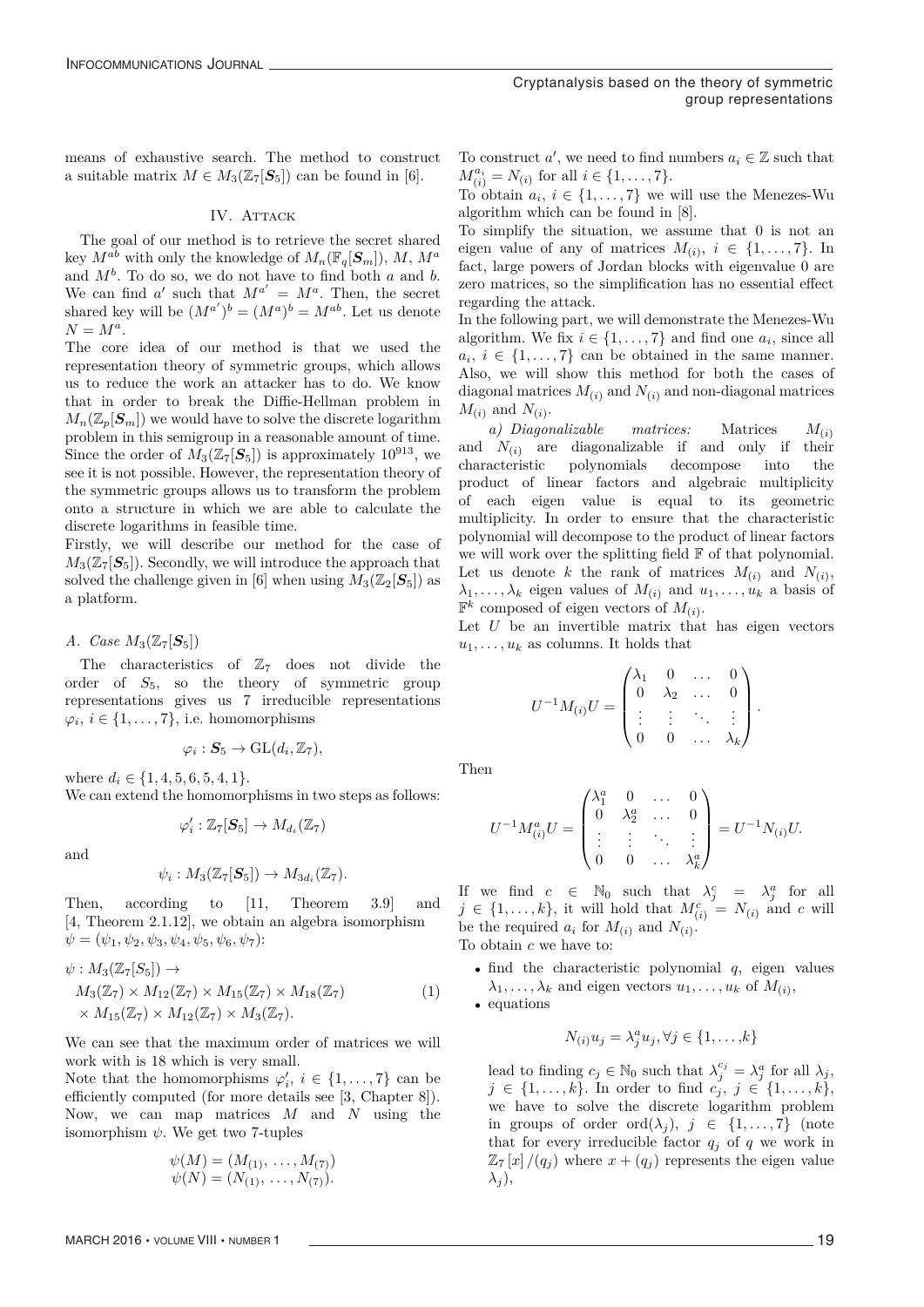### Cryptanalysis based on the theory of symmetric group representations

• the fact that ord $(\lambda_j) | (c_j - c) \, \forall j \in \{1, \ldots, k\}$  allows us to put together a system of diophantine equations

$$
c = c_j - \mathrm{ord}(\lambda_j) \cdot h_j, \forall j \in \{1, \ldots, k\},\
$$

where  $h_i \in \mathbb{Z}$ . By solving this system of equations (see [1, Algorithm 2.4.10]) we will get *c* such that  $\lambda_j^c = \lambda_j^a$ , for all  $j \in \{1, \ldots, k\}$ .

So, in order to find *c*, we need to know the orders of eigen values  $\lambda_j$ ,  $j \in \{1, ..., k\}$  and we have to be able to solve the discrete logarithm problem in groups of orders ord $(\lambda_j)$ ,  $j \in \{1, \ldots, k\}$ .

For a fixed  $j \in \{1, \ldots, 7\}$  we find the order of eigen value  $\lambda_j$  using the fact that ord $(\lambda_j)$  divides  $|T_r^*|$ , where *T<sub>r</sub>* denotes field  $\mathbb{Z}_7(\lambda_j) \simeq \mathbb{Z}_7[x]/(q_j)$ , where  $q_j$  is the minimal polynomial of  $\lambda_j$  in  $\mathbb{Z}_7$ . Computing ord(*x*) in  $(\mathbb{Z}_7[x]/(q_i))^*$  gives us orders of all roots of polynomial *q<sup>j</sup>* .

When computing the discrete logarithm in groups of orders ord $(\lambda_j)$ , consider ord $(\lambda_j)$  =  $T_r^*$  | represents the worst case. Denote

$$
|T_r^*| = s_1^{l_1} \cdot s_2^{l_2} \cdot \ldots \cdot s_n^{l_n}
$$

the factorization of the order of  $T_r^*$ . Now we can use the Pohlig-Hellman reduction and reduce the computations into group orders of which will be at most  $s_m^{l_m}$  for some  $m \in \{1, \ldots, n\}$ . Also, for a polynomial *q* of degree *d* we have  $|T_r^*| = 7^d - 1$ . Since  $M_{(i)}$ ,  $i \in \{1, ..., 7\}$  have degrees at most 18, then  $d \leq 18$  and prime factors of  $7^d - 1$ for  $d \leq 18$  are small enough for us to be able to solve the discrete logarithm problems in a reasonable amount of time when using a common computer.

*b) Non-diagonalizable matrices:* We will outline the method for non-diagonalizable matrices in this section. Let us fix  $i \in \{1, \ldots, 7\}$ . Assume that we have a basis *B* such that  $[H]_B$  is a matrix *H* expressed in terms of the basis *B* which has a Jordan canonical form.

Let us have an invertible matrix *U* which has vectors of basis *B* as columns. Then it holds that

$$
U^{-1}M_{(i)}U = \begin{pmatrix} J_1 & 0 & \dots & 0 \\ 0 & J_2 & \dots & 0 \\ \vdots & \vdots & \ddots & \vdots \\ 0 & 0 & \dots & J_k \end{pmatrix}
$$

is a block diagonal matrix with Jordan blocks  $J_j, j \in \{1, \ldots, k\}$  on diagonal and

$$
U^{-1}N_{(i)}U = \begin{pmatrix} J_1^a & 0 & \dots & 0 \\ 0 & J_2^a & \dots & 0 \\ \vdots & \vdots & \ddots & \vdots \\ 0 & 0 & \dots & J_k^a \end{pmatrix}.
$$

Now, we can find  $c_j \in \mathbb{N}_0$  for each Jordan block  $J_j, j \in \{1, ..., k\}$  such that  $J_j^{c_j} = J_j^a$ .

Since for Jordan block

$$
J_j = \begin{pmatrix} \lambda & 1 & 0 & 0 & 0 \\ 0 & \lambda & 1 & \dots & 0 & 0 \\ 0 & 0 & \lambda & & 0 & 0 \\ \vdots & & & \ddots & \vdots & \vdots \\ 0 & 0 & 0 & \dots & \lambda & 1 \\ 0 & 0 & 0 & \dots & 0 & \lambda \end{pmatrix}
$$

we have

$$
J_j^a = \begin{pmatrix} \lambda^a & \binom{a}{1} \lambda^{a-1} & \binom{a}{2} \lambda^{a-2} & \cdots & \binom{a}{k-1} \lambda^{a-k+1} \\ 0 & \lambda^a & \binom{a}{1} \lambda^{a-1} & \cdots & \binom{a}{k-2} \lambda^{a-k+2} \\ \vdots & \vdots & \ddots & \ddots & \vdots \\ 0 & 0 & \cdots & \lambda^a & \binom{a}{1} \lambda^{a-1} \\ 0 & 0 & \cdots & 0 & \lambda^a \end{pmatrix},
$$

and *c<sup>j</sup>* has to ensure equality of all elements in upper triangular matrices  $J_j^a$  and  $J_j^{c_j}$ . Note that if  $J_j^a$  and  $J_j^{c'_j}$  have same values on the diagonal, we may

find  $c_j$  of the form  $c'_j + z \cdot \text{ord}(\lambda)$  for  $z \in (0,1,...,6)$ . Then, we can compute  $c \in \mathbb{N}_0$  such that

 $J_j^c = J_j^a, \ j \in \{1, \ldots, k\}$  and *c* will be the required  $a_i$ <sup>*f*</sup> for  $M(i)$ <sup>*i*</sup> and  $N(i)$ *.* 

Before we proceed to the construction of *a* , we will show how to compute the period of  $M_{(i)}$  for some  $i \in \{1, \ldots, 7\}$ , first.

*c) Matrix period:* Assuming that *M*(*i*) is diagonalizable we have its Jordan canonical form

$$
C = \begin{pmatrix} \lambda_1 & 0 & \dots & 0 \\ 0 & \lambda_2 & \dots & 0 \\ \vdots & \vdots & \ddots & \vdots \\ 0 & 0 & \dots & \lambda_k \end{pmatrix}.
$$

We can see that all Jordan blocks are of degree 1 and the Jordan canonical form of an  $m^{th}$  power of  $M_{(i)}$  is

$$
C^m = \begin{pmatrix} \lambda_1^m & 0 & \dots & 0 \\ 0 & \lambda_2^m & \dots & 0 \\ \vdots & \vdots & \ddots & \vdots \\ 0 & 0 & \dots & \lambda_k^m \end{pmatrix}.
$$

This means that for  $M_{(i)}$  it holds that

$$
per(M_{(i)}) = LCM(ord(\lambda_1),...,ord(\lambda_k)).
$$

Assuming that  $M_{(i)}$  is non-diagonalizable, it holds that

$$
per(M_{(i)}) = LCM(per(J_1), \ldots, per(J_k)),
$$

where  $J_j$ ,  $j \in \{1, ..., k\}$  are Jordan blocks of non-zero eigen values of  $M_{(i)}$ . The periods of the Jordan blocks can be found using the following method.

Fixing  $j \in \{1, \ldots, k\}$ , we denote  $p_j$  the period of the Jordan block  $J_j$  and  $\lambda_j$  the element on its diagonal. Then, it has to hold that

$$
p_j = k \cdot \text{ord}(\lambda_j)
$$

for  $k \in \mathbb{N}$ .

Having  $p_j$  as a multiple of  $\text{ord}(\lambda_j)$  will ensure that the elements on the diagonal of  $J_j$  will be the same as the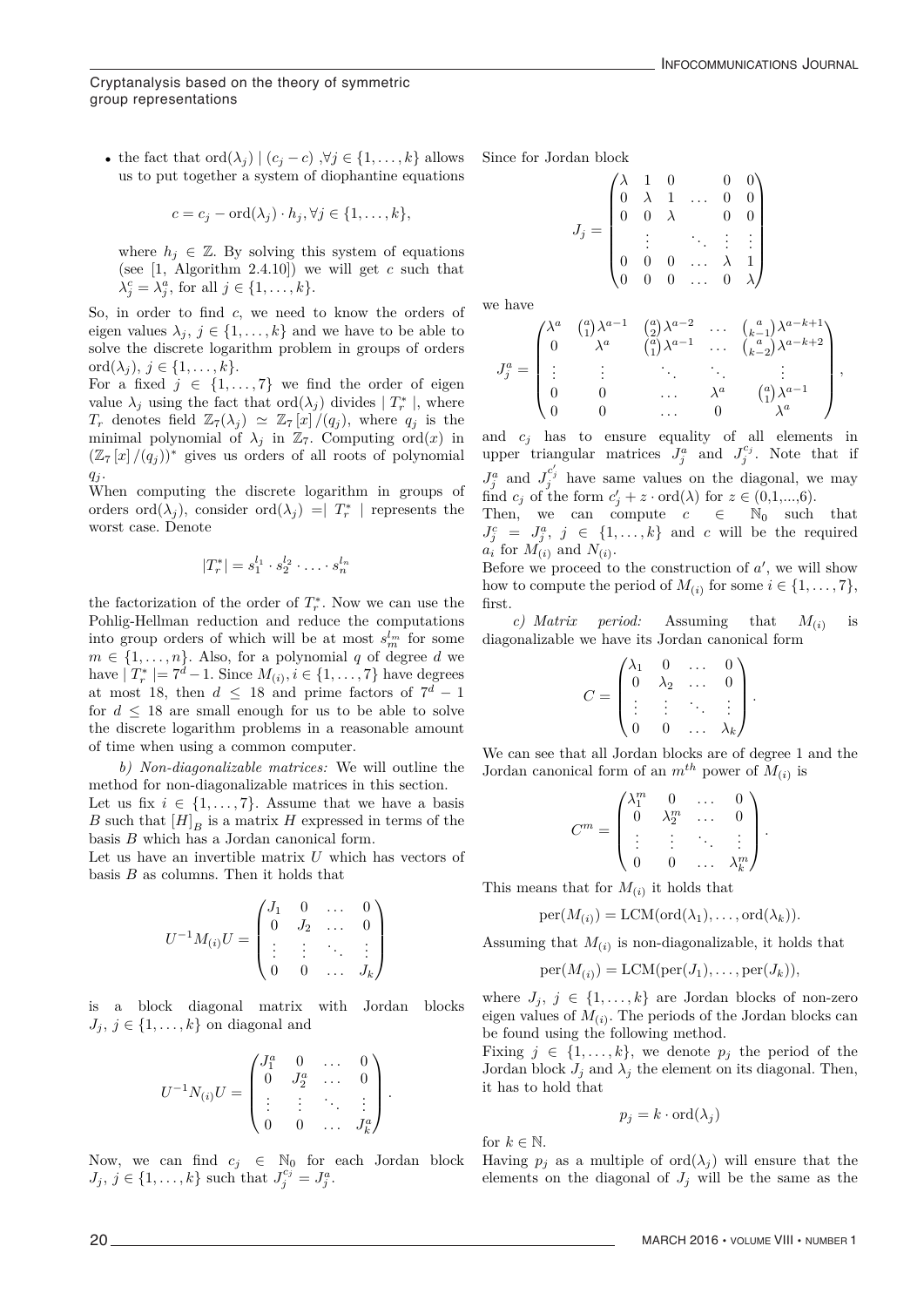elements on the diagonal of  $J_j^{p_j+1}$ . Finding a fitting  $k \in \mathbb{N}$ will ensure that all elements above the diagonal of  $J_j^{p_j}$ will be zero and we will get  $J_j = J_j^{p_j+1}$ .

Initialize  $p_j = \text{ord}(\lambda_j)$  and split the calculation of *k* in a few cases. It is important to keep in mind that we are computing over a field with characteristic 7, so that all operations with integers are modulo 7.

- 1) 7 divides  $p_j$  and the rank of  $J_j$  is at most 7: in this case 7 divides all binomial coefficients in  $J_j^{p_j}$ , hence  $k = 1$  and  $\text{per}(J_j) = p_j$ ;
- 2) 7 divides  $p_j$  and the rank of  $J_j$  is greater than 7: denote  $c_j = p_j/7$ . A problem can appear when working with binomial coefficient  $\binom{p_j}{7}$ . We know that 7 divides  $p_j$ , hence

$$
\binom{p_j}{7} = \frac{p_j \cdot (p_j - 1)(p_j - 2) \cdot \ldots \cdot (p_j - 6)}{7 \cdot 6 \cdot 5 \cdot \ldots \cdot 1} = \frac{c_j \cdot (p_j - 1)(p_j - 2) \cdot \ldots \cdot (p_j - 6)}{6 \cdot 5 \cdot \ldots \cdot 1}.
$$

For  $\binom{p_j}{7} = 0$ , we need 7 |  $c_j$ . If 7 does not divide  $c_j$ , we set  $k = 7$  which will lead to per $(J_i)$  being a multiple of 7*p<sup>j</sup>* .

It is easy to see that  $7 \binom{7p_j}{14}$  therefore  $\text{per}(J_j) = kp_j$ . 3) 7 does not divide ord $(\lambda_i)$  and the rank of  $J_i$  is at least  $2$ .

initialize  $p_j = 7 \cdot \text{ord}(\lambda_j)$ . This case is described in cases 1 and 2.

The maximum rank of Jordan blocks is 18, so this method includes all possibilities.

*d) Finding a :* At this point, we have obtained  $a_1, \ldots, a_7$  such that

$$
(M_{(1)}^{a_1}, \ldots, M_{(7)}^{a_7}) = (N_{(1)}, \ldots, N_{(7)}).
$$

We denote  $p_i = \text{per}(M_{(i)}), i \in \{1, \ldots, 7\}$ . We may assume  $a_1, \ldots, a_7 \geq \text{pre-period}(M)$ . Then there exist constants  $l_i \in \mathbb{N}_0$ ,  $i \in \{1, \ldots, 7\}$ , such that

$$
a' = a_1 + l_1 p_1 = a_2 + l_2 p_2 = \ldots = a_7 + l_7 p_7. \qquad (2)
$$

Equation (2) can be written as a system of diophantine equations

$$
a_1 + l_1 p_1 = a_2 + l_2 p_2 = \ldots = a_7 + l_7 p_7,
$$

where  $l_1, \ldots, l_7$  are calculated. After substituting any  $l_i, i \in \{1, ..., 7\}$  in (2), we get *a'* as

$$
a'=x+my,
$$

where  $x, y, m \in \mathbb{Z}$ , and  $x$  and  $y$  are computed and *m* is a parameter. Choosing *m* such that  $a' \geq a_1 \dots, a_7$  we find the secret shared key  $(M^b)^{a'} = (M^b)^a = M^{ab}$  as was required.

*B. Case*  $M_3(\mathbb{Z}_2[\mathbf{S}_5])$ 

In this case, we can again find homomorphisms  $\varphi_i, i \in \{1, \ldots, 7\}$ 

$$
\varphi_i: \mathbf{S}_5 \to \mathrm{GL}(d_i,\mathbb{Z}_2),
$$

where  $d_i \in \{1, 4, 5, 6, 5, 4, 1\}$ and extend them as before

$$
\varphi_i':\mathbb{Z}_2[\mathbf{S}_5]\to M_{d_i}(\mathbb{Z}_2)
$$

and

$$
\psi_i: M_3(\mathbb{Z}_2[\mathbf{S}_5]) \to M_{3d_i}(\mathbb{Z}_2).
$$

We get

$$
\psi: M_3(\mathbb{Z}_2[S_5]) \to
$$
  
\n
$$
M_3(\mathbb{Z}_2) \times M_{12}(\mathbb{Z}_2) \times M_{15}(\mathbb{Z}_2) \times M_{18}(\mathbb{Z}_2) \times M_{15}(\mathbb{Z}_2)
$$
  
\n
$$
\times M_{12}(\mathbb{Z}_2) \times M_3(\mathbb{Z}_2).
$$

However, since char( $\mathbb{Z}_2$ ) | ord( $S_5$ ), the representations  $\varphi_i, i \in \{1, \ldots, 7\}$  will not be irreducible and  $\psi$  will not be an isomorphism. Because of that we can not use the method mentioned above.

We will present a method of how to solve the challenge given in appendix of [6]. In this challenge, authors presented matrices *M*, *M<sup>a</sup>*, *M<sup>b</sup>* and asked a reader to find the secret shared key *Mab*. To do so, we will again search  $a'$  such that  $M^{a'} = M^a$ .

The method works as follows:

- we calculate  $\dim(\text{Ker}(\psi)) = 78$  and denote  $l = 128$ , the smallest power or 2 greater than 78,
- using the method described in [10] we embed  $M_3(\mathbb{Z}_2[\mathbf{S}_5])$  into  $M_{360}(\mathbb{Z}_2)$  in order to calculate the pre-period *y* of *M*; note that we do not need to compute the period of *M*,
- we find *b* such that  $\psi(M)^y = \psi(M)^{y+b}$  using the method mentioned in the previous section,
- this gives us a nilpotent matrix  $C = M^y M^{y+b}$ ,
- equation

$$
0 = C^{128} = M^{128y} - M^{128y + 128b}
$$

leads to finding per(*M*)| 128*b* of *M*,

• since  $b = 75565$  then  $per(M) = 9672320$  which is period small enough for us to be able to find  $a^\prime = 217183$  by means of exhaustive search.

# *C. Implementation*

To support our result, we implemented the attack in both cases  $M_3(\mathbb{Z}_7[\mathbf{S}_5])$  and  $M_3(\mathbb{Z}_2[\mathbf{S}_5])$ . We used Microsoft Visual C++ 2012 with NTL and MPIR libraries and Wolfram Mathematica 8.

We followed the method presented in [6] and constructed *M* ∈  $M_3(\mathbb{Z}_7[\mathbf{S}_5])$  as a product  $M = M_1 \cdot S$ , where  $M_1 \in M_3(\mathbb{Z}_7[\mathbf{S}_5])$  is an invertible matrix and *S* is a scalar matrix with an element  $s = (3 + g_1)(3 + g_2)(3 + g_3)(3 + g_4)(3 + g_5)(3 + g_6)(5 + h)$ on its diagonal. Elements  $g_i \in S_5$ ,  $i \in \{1, ..., 6\}$  generate different subgroups of order 5 in *S*<sup>5</sup> and the element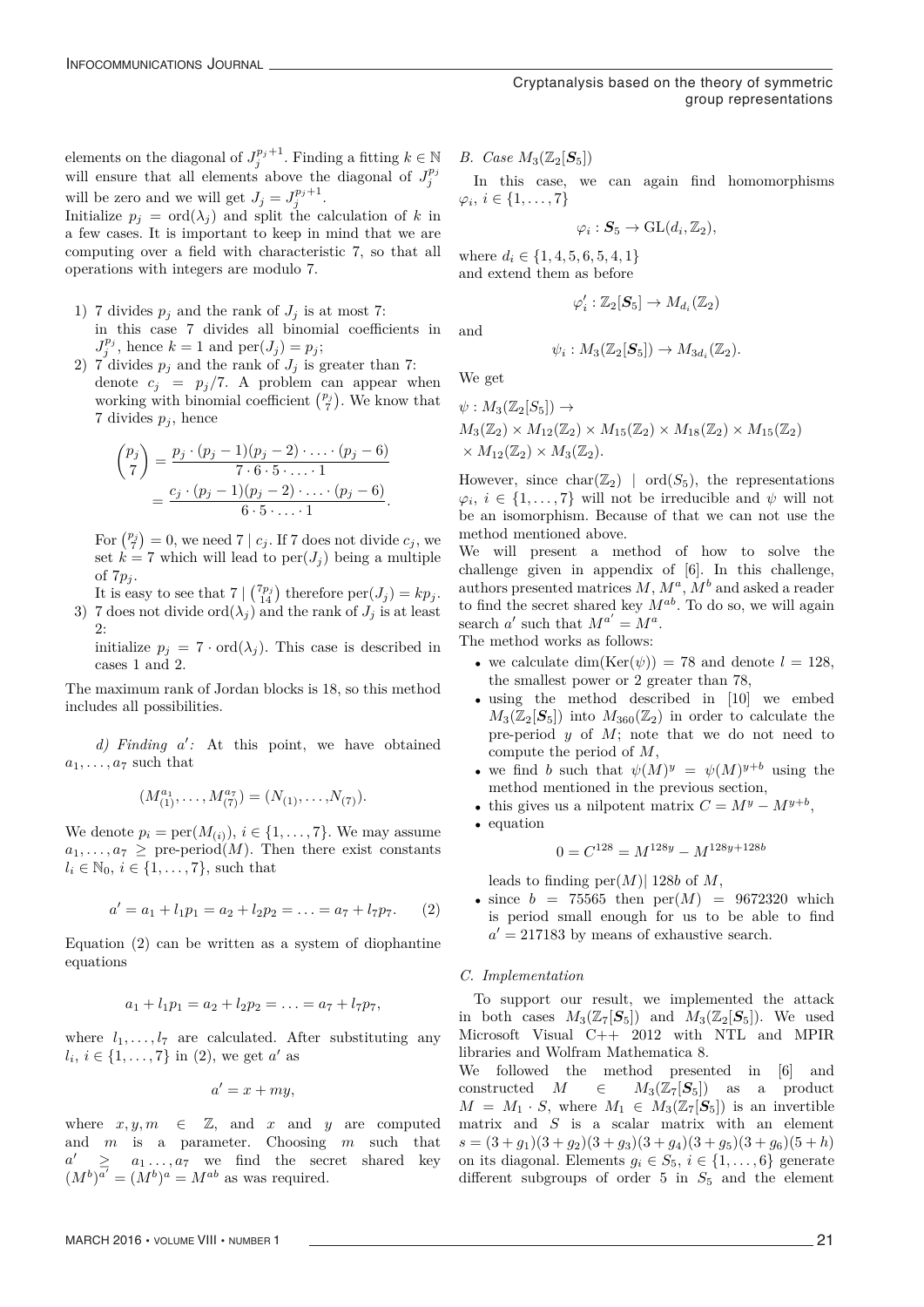Cryptanalysis based on the theory of symmetric group representations

*h* is a product of two independent cycles of lengths 2 and 3. For our particular choice of the parameters see [7, Page 15].

We picked *a* = 3870608589482989250044165641 and obtained matrices  $M_{(i)}$  and  $N_{(i)}$  diagonalizable for  $i \in \{1, \ldots, 7\}$  therefore we followed the method presented in IV-A0a and we got

# $a^\prime = 3503100657314735678453072487882159$ 93519556264585853249124127858504 +414872873390037779882720801600*m*

as a result.

# V. Baby-step giant-step

Nowadays, we are aware of multiple algorithms that speed up solving the discrete logarithm problem. One of them is the baby-step giant-step algorithm.

In this method, for a cyclic group  $G = \langle q \rangle$  of order *n* and an element  $b \in \langle g \rangle$ , we try to find  $x \in \mathbb{N}$  such that  $b = g^x$  using the fact that *x* can be expressed as

$$
x = im + j,\tag{3}
$$

where  $m = \sqrt{n} \, , i, j \in \{0, ..., m - 1\}.$ Equation 3 leads to

$$
b = g^{im+j} \Leftrightarrow bg^{-im} = g^j.
$$

The algorithm baby-step giant-step then proceeds to so called baby-steps where it computes and stores values  $(j, g^j)$  for  $j \in \{0, \ldots, m-1\}$ . Baby-steps are followed by so called giant-steps which calculate values *bg*−*im* for  $i \in \{0, \ldots, m-1\}$  and also compare those values to stored  $q^{j}$ . When we hit equality

$$
bx^{-im} = g^j
$$

for some  $i, j \in \{0, \ldots, m-1\}$ , we have found  $x = im + j$  such that  $g^x = b$ .

We can transform the situation according to [6] and work in  $M_3(\mathbb{Z}_7[\mathbf{S}_5])$ . In this case, we have  $M, N \in M_3(\mathbb{Z}_7[\mathbf{S}_5])$ ,  $n = | M_3(\mathbb{Z}_7[\mathbf{S}_5]) |$  such that  $M^x = N$  and  $x \in \mathbb{N}$  can again be expressed as in (3).

In [6], the authors used an analogy of the baby-step giant-step algorithm that is based on equation

$$
N = M^{im+j} \Leftrightarrow NM^{-j} = M^{im},
$$

where *M* is a regular matrix.

Baby-steps then calculate and store values  $(J, NM<sup>j</sup>)$  for  $j \in \{1, \ldots, m-1\}$  and giant-steps calculate  $M^{im}$  for  $i \in \{1, \ldots, \lceil n/m \rceil\}$  and compare them to values  $NM^j$ . When we hit equality

$$
NM^j=M^{im}
$$

for some *i* ∈ {1,...,  $\lceil n/m \rceil$ }, *j* ∈ {1,..., *m* − 1}, we get  $x = im - j$  for which  $M^x = N$  holds.

Algorithm 1 shows how the baby-step giant-step works for the modified Diffie-Hellman protocol according to [6]. The algorithm requires that

# **Algorithm 1:** Baby-step giant-step

**Input:**  $M, N \in M_3(\mathbb{Z}_7[S_5]), n = |M_3(\mathbb{Z}_7[S_5])|$ **Output:**  $x \in \mathbb{N}$ , such that  $M^x = N$  $m = \lceil \sqrt{n} \rceil;$  $t = \lceil n/m \rceil$ ; **for**  $j = 1, ..., m - 1$  **do** Compute *NM<sup>j</sup>* ; Store (*j, NM<sup>j</sup>* ); **for**  $i = 0, \ldots, t$  **do** Compute  $M_i = M^{im}$ ; **if** there exists *j* such that  $M_i = NM^j$  then **return**  $im - j$ .

$$
M^{im} = NM^j \Rightarrow N = M^{im-j}
$$

holds.

Since *M* does not have to be regular, hence invertible, it seems that this implication is not obvious. However, if we consider Jordan canonical forms, we get

$$
(U^{-1}MU)^{im} = U^{-1}NU(U^{-1}MU)^{j}
$$
 (4)

for basis *U*. This can be illustrated as

$$
\left(\begin{array}{c|c}\n\text{sing} & 0 \\
0 & \text{reg}\n\end{array}\right)^{im} = \left(\begin{array}{c|c}\n\text{sing} & 0 \\
0 & \text{reg}\n\end{array}\right)^{j},
$$

where **reg** denotes a section that appertains to nonzero eigen values and **sing** denotes a section that appertains to zero eigen values. We can see that if  $N = M^x$  is large enough power of *M* and if *m* is large enough, we can illustrate (4) as follows:

$$
\left(\begin{array}{c}\boxed{0} \\ \hline \textbf{reg}^{im}\end{array}\right) = \left(\begin{array}{c}\boxed{0} \\ \hline \textbf{reg}^x\end{array}\right) \left(\begin{array}{c}\boxed{?} \\ \hline \textbf{reg}^j\end{array}\right).
$$

Then

$$
M^{im} = NM^j
$$

$$
\begin{aligned}\n\text{reg}^{im} &= \text{reg}^x \text{reg}^j \\
\text{reg}^{im-j} &= \text{reg}^x.\n\end{aligned}
$$

This means that if  $im - j$  is large enough and  $\sin \mathbf{g}^{im-j} = 0$ , then  $M^{im-j} = N$ .

According to [6], the baby-step giant-step algorithm is not usable for the modified Diffie-Hellman protocol. The main reason is that this algorithm has huge memory requirements whilst working over  $M_3(\mathbb{Z}_7[\mathbf{S}_5])$ .

It is obvious that the knowledge of a period of *M* would